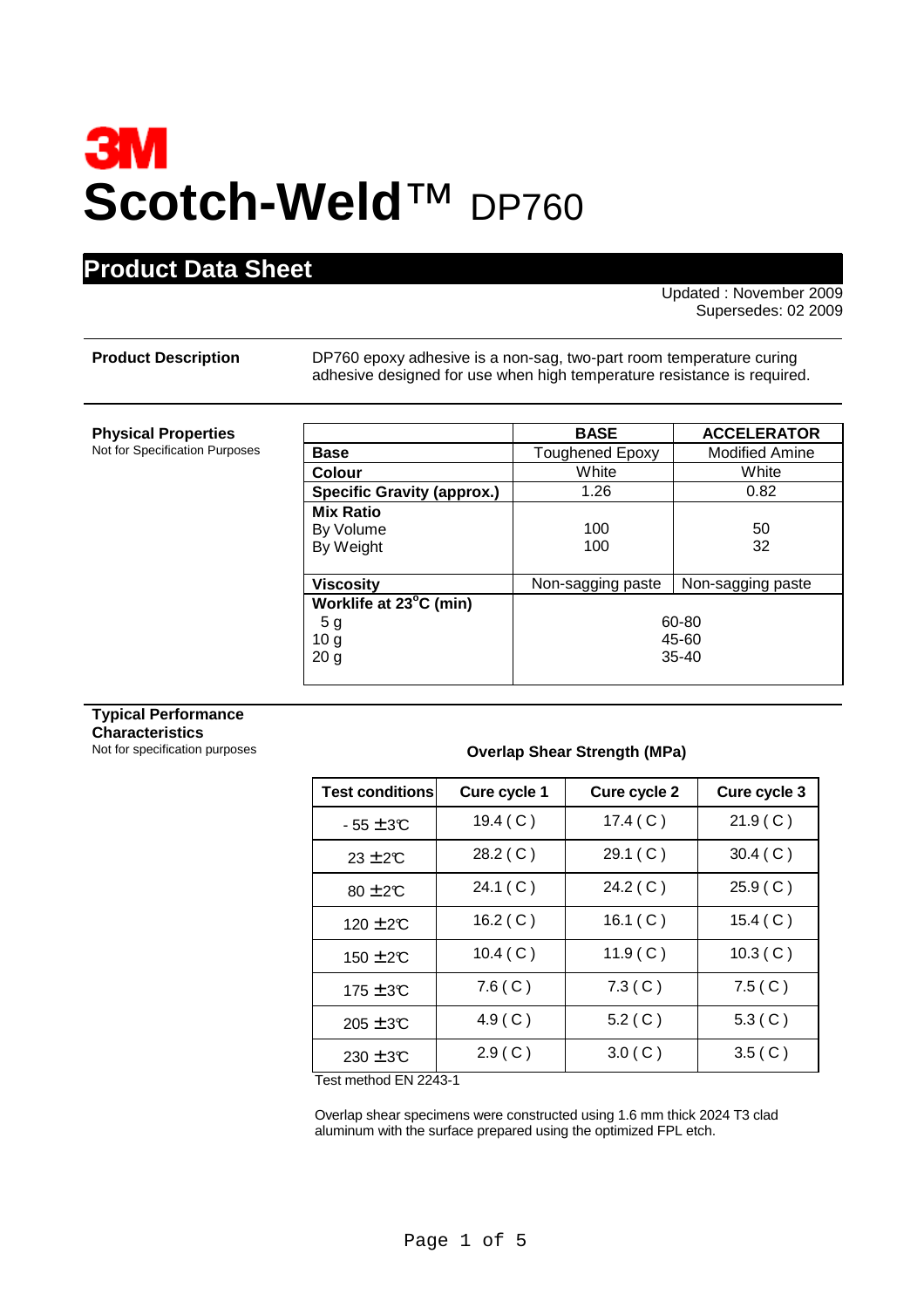### **Typical Performance Characteristics**<br>Not for specification purposes

### Roller (Bell) Peel Strength (N/25mm)

| Cure cycle 1 | Cure cycle 2 | Cure cycle 3 |
|--------------|--------------|--------------|
| 184          | 54           | 159          |

Test method EN 2243-2

 Roller (Bell) peel specimens were constructed using 1.6 and 0.5 mm thick 2024 T3 clad aluminum with the surface prepared using the optimized FPL etch

Cure cycles :

7 days at 23  $\pm$  2°C under a pressure of 100 kPa the first 24 hours

24 hours at 23  $\pm$  2°C under a pressure of 100 kPa followed by a 60 m in post cure at 80  $\pm$  3°C

120 min at  $65 \pm 3$ °C under a pressure of 100 kPa.

150 µm diameter glass beads were used to control glue line thickness

## **Environmental Resistance**

### **Overlap Shear Strength (MPa)**

| <b>Conditions</b>                          | <b>Test results</b> |
|--------------------------------------------|---------------------|
| Control (23°C / 50% RH)                    | 28.8 (Cohesive)     |
| D.I. water at 23C                          | 29.1 (Cohesive)     |
| 150℃ dry heat                              | 21.4 (Cohesive)     |
| JP4 fuel at $23C$                          | 28.9 (Cohesive)     |
| Engine oil at 23°C                         | 27.8 (Cohesive)     |
| Hydraulic oil at $23C$                     | 27.2 (Cohesive)     |
| 50°C; $\geq$ 95% relative humidity         | 24.9 (Cohesive)     |
| 5 % salt spray at 35°C                     | 28.1 (Cohesive)*    |
| * Denotes no corrosion under the glue line |                     |

Test method EN 2243-1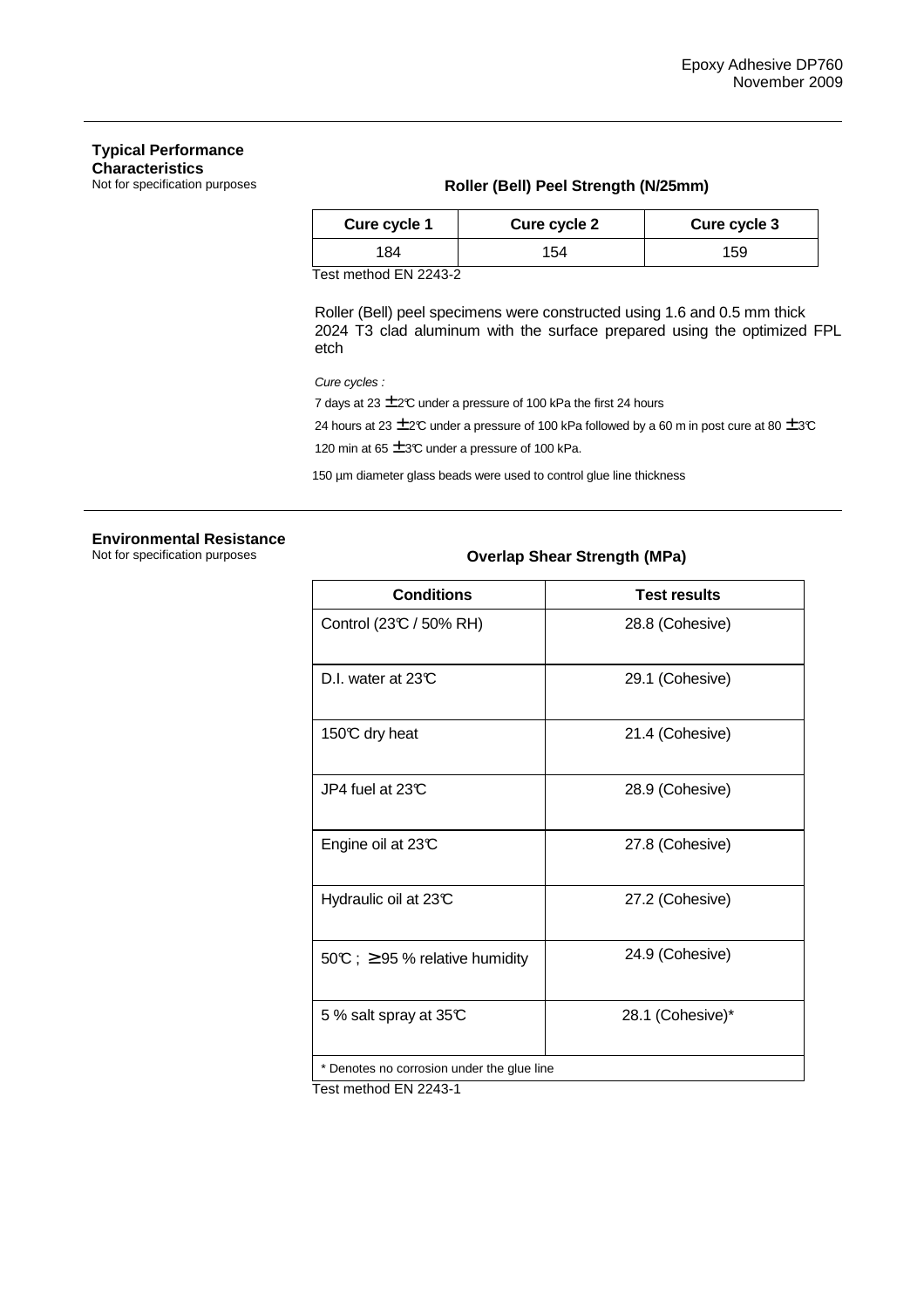### **Long term humidity resistance**<br>Not for specification purposes

| Test<br>conditions                                           | <b>Initial Performance</b>    |                 | Performance after 750 h<br>at 70°C $\geq$ 95 % RH |                    |
|--------------------------------------------------------------|-------------------------------|-----------------|---------------------------------------------------|--------------------|
|                                                              | <b>Clad AA</b>                | <b>Bare AA</b>  | Clad AA                                           | <b>Bare AA</b>     |
| $-55 \pm 3C$                                                 | 18.8 (Cohesive)               | 18.6 (Cohesive  | 22.9(Cohesive)                                    | Not tested         |
| $23 \pm 20$                                                  | 28.7 (Cohesive)               |                 | 24.8 (Cohesive)                                   | 19.0<br>(Adhesive/ |
|                                                              |                               |                 |                                                   | Cohesive)          |
| $80 \pm 2C$                                                  | 22.9 (Cohesive)               | 21.9 (Cohesive) | 16.5 (Cohesive)                                   | 18.0<br>(Cohesive) |
| 120 $\pm$ 2C                                                 | 16.5 (Cohesive)               | 14.6 (Cohesive) | 8.3<br>(Adhesive/Cohe<br>sive)                    | 12.8<br>(Cohesive) |
| 150 $\pm$ 2C                                                 | 10.4 (Cohesive)               | 10.0 (Cohesive) | 5.6<br>(Adhesive/Cohe<br>sive)                    | 9.0<br>(Cohesive)  |
| $175 \pm 3$ °C<br>$\tau$ $\theta$ $\theta$ $\theta$ $\theta$ | 7.9 (Superficial<br>cohesive) | 6.9 (Cohesive)  | 3.7<br>(Adhesive/Cohe<br>sive)                    | Not tested         |

#### **Overlap Shear Strength (MPa)**

Table denotes typical results obtained on 1.6 mm thick clad and bare 2024 T3 aluminum alloy with the surface prepared by the optimized FPL etch method after curing for 7 days at 23 C. 150 µm glass beads were used to control the glue line thickness.

### **Thermal properties** The glass transition temperature (Tg) was determined using Perkin/Elmer DSC7 analyzer with a heating rate of 10°C/min. Seco nd heat values given. Mid-point : 145-150 °C

| Compression strength and | Data generated from a cast block of material (12.5 x 12.5 x 25 mm) and curing |  |
|--------------------------|-------------------------------------------------------------------------------|--|
| Young's modulus          | for 24 hours at $23+/3C$ followed by a 60 minutes post-cure at $80+/3C$ .     |  |
|                          | Specific gravity of the cured material was measured as 1.11 at 23 $\degree$ C |  |

| <b>Compression strength (MPa)</b> | Young's modulus (MPa) |
|-----------------------------------|-----------------------|
| $23 + - 2C$ : 78.8                | $23 + 2C : 5972$      |
| $80 + -2C : 48.7$                 | $80 + -2C : 4930$     |
| $120 + 2C : 36.8$                 | $120 + 2C : 3633$     |
| $150 + -3C$ : 24.2                | $150 + - 3C : 2350$   |

### **Additional Product Information**

### **Work Life:**

After mixing, the mixture remains workable for a time before it becomes too viscous to properly wet the surface to which it is applied.

The work life and rate of cure are both greatly affected by temperature and to some extent humidity, curing faster as temperature and humidity are raised.

Once mixed, the adhesive should be used within 1 hour.

Test method EN 2243-1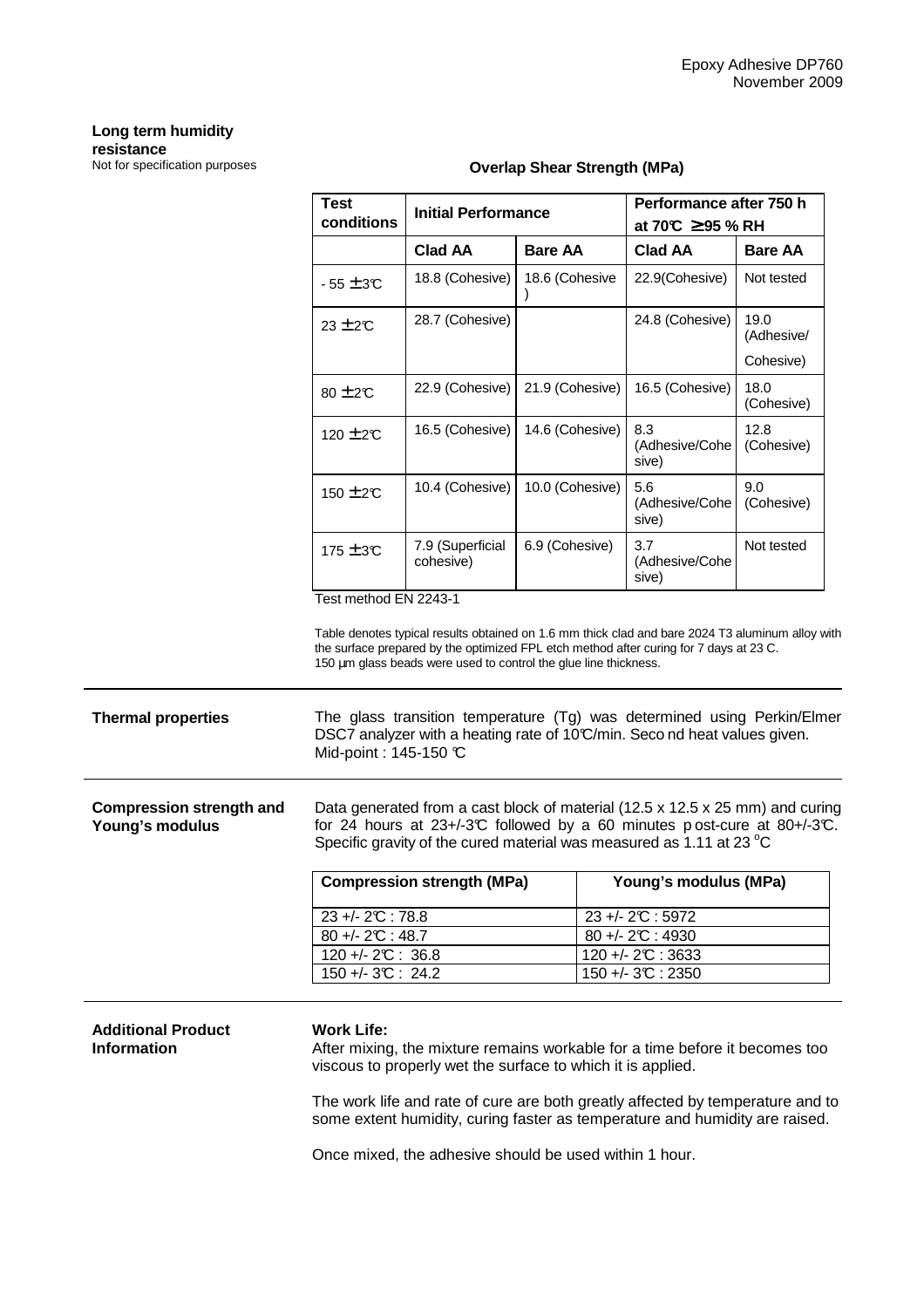|                                   | <b>Equipment:</b><br>3M Scotch-Weld™ DP760 is supplied in a dual syringe plastic cartridge<br>designed to fit the EPX <sup>™</sup> applicator system.                                                                                                                                                  |
|-----------------------------------|--------------------------------------------------------------------------------------------------------------------------------------------------------------------------------------------------------------------------------------------------------------------------------------------------------|
|                                   | Contact your 3M representative for assistance in selecting application<br>equipment to suit your specific needs.                                                                                                                                                                                       |
|                                   | <b>Clean Up:</b><br>Excess adhesive can be cleaned up prior to curing with 3M Solvent No.2.                                                                                                                                                                                                            |
|                                   | Note: 3M Solvent No.2 is flammable. When using solvents for clean up it is<br>essential that the correct safety precautions are observed.                                                                                                                                                              |
|                                   | A thoroughly cleaned, dry, grease-free surface is essential for maximum<br>performance.                                                                                                                                                                                                                |
|                                   | Cleaning methods which will produce a break free water film on metal<br>surfaces are generally satisfactory                                                                                                                                                                                            |
| <b>Surface Preparation</b>        | For high strength structural bonds, paint, oxide films, oils, dust and all other<br>surface contaminants must be completely removed. The level of surface<br>preparation will depend on the required bond strength and environmental<br>resistance required.                                           |
| <b>Storage Conditions</b>         | Rotate stock on a "first in - first out" basis. Store 3M DP760 at 4°C and 50 %<br>relative humidity in a refrigerator.                                                                                                                                                                                 |
| <b>Shelf Life</b>                 | The shelf life of DP 760 is 6 months from date of dispatch by 3M when<br>stored in the original carton at 23°C and 50% relative humidity Room<br>temperature. The shelf life is 12 months from date of dispatch by 3M when<br>stored in the original carton at $4^{\circ}$ C and 50% relative humidity |
| <b>Precautionary Information</b>  | Refer to product label and Material Safety Data Sheet for health and safety<br>information before using the product.                                                                                                                                                                                   |
|                                   | Refer to the Technical Bulletin for information about "Application Guide"                                                                                                                                                                                                                              |
|                                   | For information please contact your local 3M Office.<br>www.3M.com                                                                                                                                                                                                                                     |
| <b>For Additional Information</b> | To request additional product information or to arrange for sales<br>assistance, call 3M Poland, see correspondence address below.                                                                                                                                                                     |